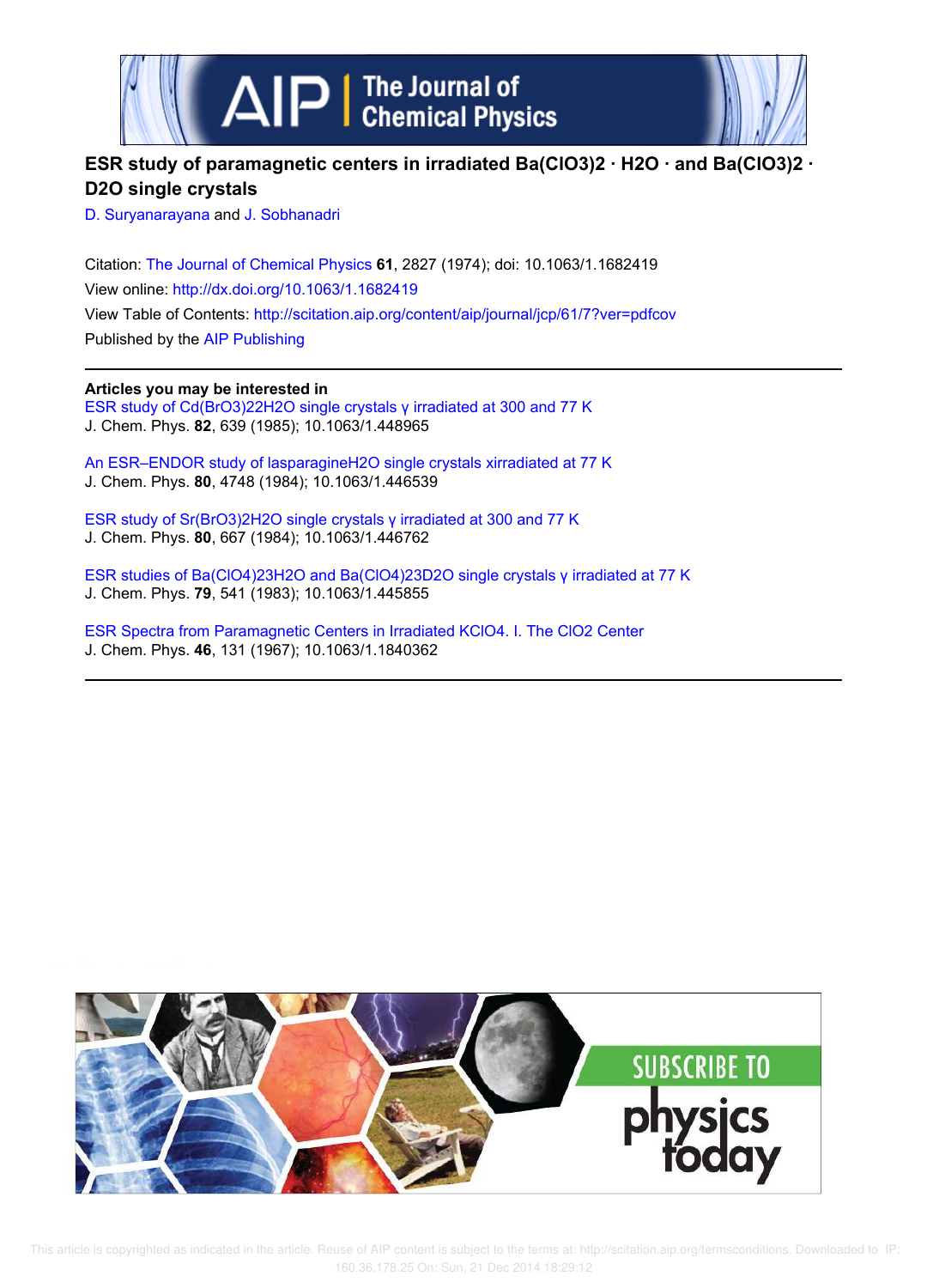# **ESR study of paramagnetic centers in irradiated Ba(CI0<sup>3</sup> )2 · H<sup>2</sup> 0 • and Ba(CI0<sup>3</sup> )2 · 020 single crystals**

D. Suryanarayana and J. Sobhanadri

*Department of Physics, Indian Institute of Technology, Madras-600036* , *India*  (Received 19 March 1973)

ESR study of  $\gamma$ -irradiated Ba(ClO<sub>3</sub>)<sub>2</sub> · H<sub>2</sub>O revealed three main centers which are identified as O<sub>3</sub>,  $ClO<sub>2</sub>$ , and  $ClO<sub>2</sub>-H<sub>2</sub>O$ ) radicals, trapped at two distinct sites. The parameters of the spin Hamiltonian have been determined from single crystal and powdered samples. The principal values for  $O_3^-$  and CI02 centers agree with those reported in other systems. The chlorine center having "superhyperfine" interaction with the two protons of water of crystallization has been identified as a  $(CIO_2-H_2O)$ radical. The principal values of the g tensor are  $g_{xx} = 2.0023$ ,  $g_{yy} = 2.0065$ , and  $g_{zz} = 2.0150$ ; those of the *A* tensor are  $a_{xx} = 102.11$ ,  $a_{yy} = 53.22$ , and  $a_{zz} = 7.79$  G. The parameters of the hyperfine coupling of <sup>35</sup>CI with the first proton are  $a_{xx} = 8.6$ ,  $a_{yy} = 5.0$ , and  $a_{zz} = 5.0$  G, with  $a_{\text{iso}} = 6.2$  G, and those for the second proton are  $a_{xx} = 2.5$ ,  $a_{yy} = 1.2$ , and  $a_{zz} = 1.2$  G. The (ClO<sub>2</sub>-H<sub>2</sub>O) center is found to be bleached at temperatures (above 120'C), where the crystal loses its water of hydration. On exposing the irradiated crystal to uv light, the two chlorine centers  $ClO_2$  and  $ClO_2-H_2O$ ) are fully bleached, followed by an increase in the concentration of the  $O_3^-$  center.

# INTRODUCTION

Electron spin resonance (ESR) studies of a number of paramagnetic oxides of chlorine, produced by the process of radiolysis of different chlorates<sup>1-5</sup> and perchlorates<sup>6-8</sup> have been reported by earlier workers. Byberg *et al.*<sup>7</sup> identified the ClO<sub>2</sub> radical in KClO<sub>4</sub>, and Eachus *et al.* 9 studied a number of paramagnetic oxides of chlorine, which are usually the fragments of the anion. However, not much work has been reported on the nature of paramagnetic centers trapped in divalent chlorates.

In this paper, ESR studies on the nature of paramagnetic centers trapped in barium chlorate monohydrate  $Ba(CIO<sub>3</sub>)<sub>2</sub> · H<sub>2</sub>O$  and  $Ba(CIO<sub>3</sub>)<sub>2</sub> · D<sub>2</sub>O$  obtained by uv, x,  $\gamma$ -irradiations are reported. Fayet *et al.*<sup>10</sup> have earlier reported some results on these crystals, and the present results are compared with the earlier results.

# I. EXPERIMENTAL

Single crystals of  $Ba(CIO<sub>3</sub>)<sub>2</sub> · H<sub>2</sub>O$  are grown from aqueous solution by slow evaporation at room temperature. starting materials are analytically pure reagents and are further purified by recrystallization. The crystals usually form with (110) face and are elongated along the  $c$  axis. Deuterated single crystals are grown by first dehydrating the monohydrate sample and then making a solution with heavy water (isotopic purity 99.4%) supplied by BARC-Bombay. These crystals are grown in water free atmosphere.

Crystals are irradiated with x rays from a molybdenum target operated at 30 kV and 15 mA for periods ranging from a few minutes to a few hours. A  ${}^{60}$ Co- $\gamma$ source capable of giving an effective dose rate of 0.156 M rad/hr is used for irradiation. In both cases, a dark brown color is observed. A 100 W mercury discharge tube is used for bleaching experiments with Wurtz filter (3600 A).

The ESR spectra are recorded on a Varian E-4, xband spectrometer operating at 9.5 GHz at temperatures ranging from  $-180$  to  $+150$  °C. The g factors are calculated using DPPH ( $g = 2.0036$ ) as standard and are ac-

curate to  $\pm$  0.0005. The results are analyzed by Schonland's<sup>11</sup> method.

# A. Crystal structure of Ba(ClO<sub>3</sub>)<sub>2</sub> · H<sub>2</sub>O

The crystal belongs to a monoclinic system with space group  $12/C$  having the lattice parameters<sup>12</sup>  $a = 8.916$  $\pm$  0.010 Å,  $b = 7.832 \pm 0.008$  Å,  $c = 9.425 \pm 0.010$  Å, and  $\beta = 93^\circ 39' \pm 7'$  with four molecules per unit cell. The structure contains Ba-O polyhedra and  $ClO<sub>3</sub>$  pyramids. The water molecule is situated at a position of relatively simple crystalline symmetry. The orientations of the interproton vectors were determined by Spence, 13 Silvidi, and McGrath<sup>14, 15</sup> using proton magnetic resonance studies. The atomic positions in the unit cell of  $Ba(CIO<sub>3</sub>)<sub>2</sub> · H<sub>2</sub>O$  are shown in Fig. 1.

# II. RESULTS

# A. Description and interpretation of the spectra

ESR spectra are recorded by varying the orientation of the crystal with the magnetic field in intervals of every  $5^\circ$  in each of the three orthogonal planes- (001\*), (010), and (100). The spectra with the magnetic field along the  $[100]$  direction is shown in Fig. 2 for  $\gamma$ -irradiated  $Ba(CIO_3)_2 \cdot H_2O$  crystal. It consists of three types of paramagnetic centers: a single lined spectrum marked as (A) with no hyperfine splitting, and two others marked as (B) and (C) with hyperfine splitting (characteristic of a nuclear spin  $I = \frac{3}{2}$ . The most probable nucleus with  $I=\frac{3}{2}$  in this crystal being chlorine, the centers Band C are attributed to two chlorine species. The lines due to  $^{35}$ Cl and  $^{37}$ Cl isotopes are seen with the expected intensity ratio 3: 1 and magnetic moment ratio 1: 0.83. Furthermore, the chlorine center C, with the largest hyperfine separation, reveals superhyperfine interaction with the two protons of the water of crystallization. This fact was confirmed on deuteration, for which the observed splitting is very small and is governed by the expected proton-deutron magnetic moment ratio of 3. 32: 1. It is further observed that the center C is relatively more intense in  $\gamma$ -irradiated crystal than in x-irradiated crystal.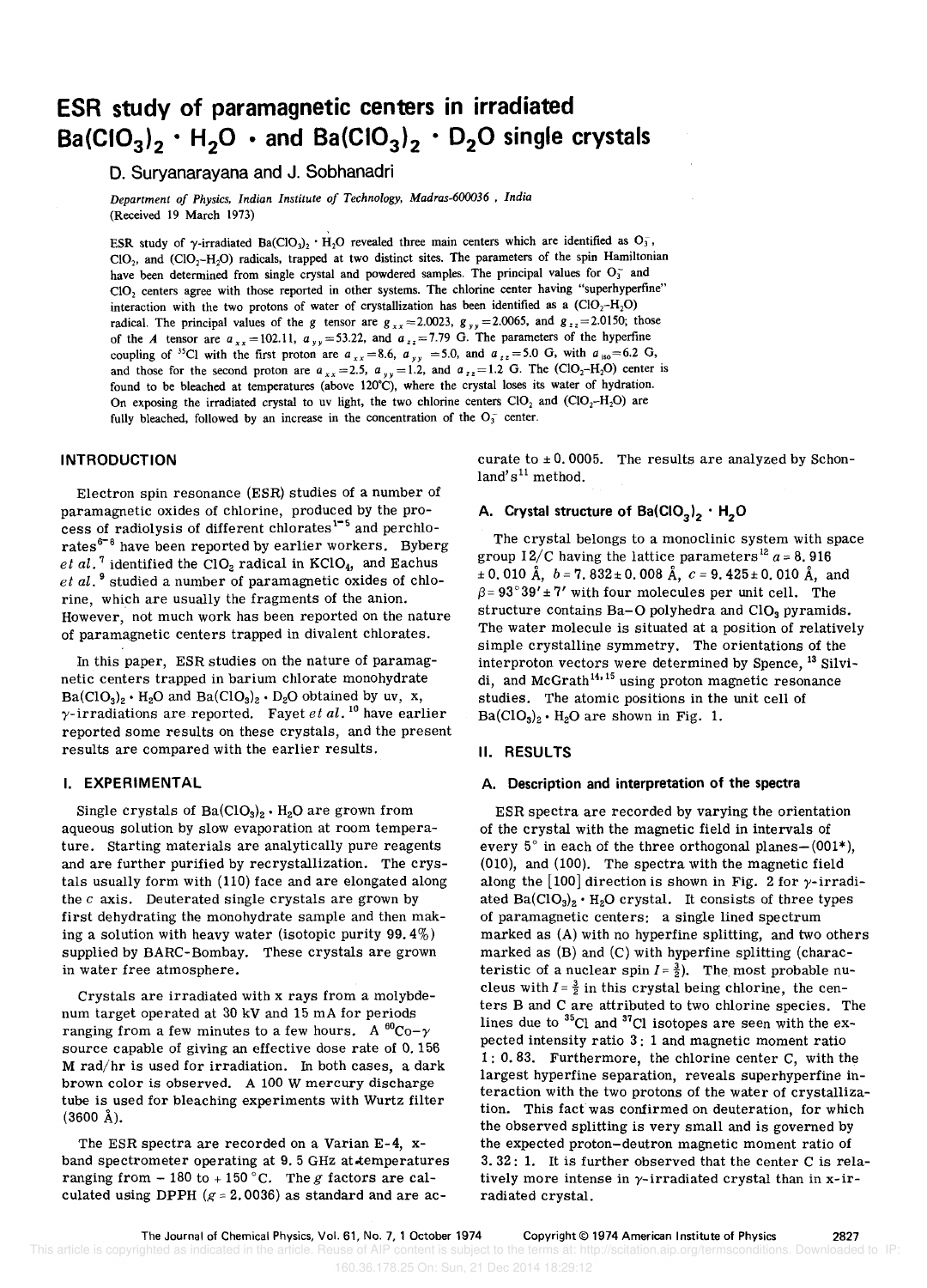

FIG. 1. The unit cell of  $Ba(CIO<sub>3</sub>) \cdot H<sub>2</sub>O$  projected on to the (100) plane. The large dark circles represent barium atoms; small dark circles indicate hydrogen atoms. The small open circles represent chlorine atoms, while the large open circles denote oxygen atoms. The open double circles indicate water oxygens.

The angular variation of the spectral lines in the three planes revealed that there are two magnetically inequivalent sites for all three centers. When the crystal is bleached with uv light, the chlorine centers B and C disappeared, giving a prominent spectrum A, for which the angular dependence has been reported by the authors; from its  $g$ -tensor results, it is attributed as  $O_3^{\sim}$  radical. <sup>16</sup> The ESR line positions of centers B and C are

plotted with respect to the DPPH position for different angles of rotation (isofrequency plot) and are shown in Fig. 3 for a deuterated crystal in the (001\*) plane. The mean position of the lines is then obtained by least squares fitting to the experimental data from each rotation. The angular variation of the g factor in the  $(001*)$ plane thus fitted by least squares method is shown in Fig. 4 for the two centers. The angular variation of the hyperfine parameter is done in a similar manner. The two magnetically inequivalent sites become equivalent when the crystal is parallel or perpendicular to the binary axis [010].

# B. Temperature dependence of the paramagnetic centers

ESR measurements are carried out on the  $\gamma$ -irradiated crystals over a wide range of temperatures, from 150 to  $-$  180 °C. It is observed that center C is completely bleached at about 120°C, at which the crystal loses its water of hydration. Centers A and B are also found to be bleached at higher temperatures, with a half life of about 30 min. However, at lower temperatures, below that of room temperature, the intensity of centers B and C is found to decrease as the temperature is lowered. The intensity of center A alone has increased linearly as the crystal is cooled. However, centers B and C reappeared and gave the original spectrum when the crystal was brought to room temperature. Figure 5a shows the relative intensities of the ESR lines of the two centers B and C at various temperatures. Figure 5b shows the variation of the hyperfine separation of centers Band C when the magnetic field is parallel to [100] direction.

### C. Identification of the centers

The principal values of the *g* and *A* tensors along with the direction cosines are presented in Table I for the two centers B and C. The paramagnetic center A with characteristic optical absorption band at 435 m $\mu$  has been reported earlier<sup>16</sup> as the ozonide ion  $(O_3)$ . Center B is identified as a  $ClO<sub>2</sub>$  center whose  $g$  and  $A$  values are

| Paramagnetic<br>center | Principal<br>g tensor | Direction cosines of $g$ tensor<br>in abc' axes system |   |                                | Principal<br>A tensor | Direction cosines of A tensor<br>in abc' axes system |                     |                                |
|------------------------|-----------------------|--------------------------------------------------------|---|--------------------------------|-----------------------|------------------------------------------------------|---------------------|--------------------------------|
|                        |                       | a                                                      | Ъ | c'                             | (gauss)               | $\boldsymbol{a}$                                     | ь                   | c'                             |
| B (CIO <sub>2</sub> )  | 2.0023                |                                                        |   | $(-0.9257 - 0.3783 + 0.0083)$  | 71.94                 |                                                      |                     | $(+ 0.9131 - 0.4032 + 0.0607)$ |
|                        | 2.0168                |                                                        |   | $(+ 0.1707 - 0.3705 + 0.9130)$ | $-15.28$              |                                                      |                     | $(+0.0077 - 0.1319 - 0.9912)$  |
|                        | 2.0125                |                                                        |   | $(+ 0.3350 - 0.8466 - 0.4135)$ | $-8.04$               |                                                      |                     | $(-0.4076 - 0.9056 + 0.1174)$  |
|                        | $(g_m = 2.0105)$      |                                                        |   |                                | $A_{150} = 16.21$     |                                                      |                     |                                |
|                        | 2.0023                |                                                        |   | $(-0.9967 + 0.0212 + 0.0788)$  | 102.11                | $(-0.9747)$                                          |                     | $+0.2081 + 0.0813$             |
| C $(CIO_2-H_2O)$       | 2,0065                |                                                        |   | $(-0.0213 - 0.9742 - 0.2248)$  | $+53,22$              |                                                      |                     | $(+0.1891 + 0.9624 - 0.1950)$  |
|                        | 2.0151                |                                                        |   | $(+0.0499 - 0.2368 + 0.9703)$  | $+7.79$               |                                                      |                     | $(+ 0.1189 + 0.1747 + 0.9774)$ |
|                        | $(g_m = 2,0080)$      |                                                        |   |                                | $A'_{180} = 54.37$    |                                                      |                     |                                |
|                        |                       | Major-proton coupling                                  |   |                                | 8.6                   |                                                      | $(+0.8416 + 0.5400$ | $+0.0000$                      |
|                        |                       |                                                        |   |                                | 5.0                   |                                                      |                     | $(+0.0000 + 0.0000 + 1.0000)$  |
|                        | and the state of the  |                                                        |   |                                | 5.0                   |                                                      |                     | $(-0.5400 + 0.8416 + 0.0000)$  |
|                        |                       |                                                        |   |                                | $A_{120} = 6.2$       |                                                      |                     |                                |
|                        |                       | Minor-proton coupling                                  |   |                                | 2.5                   |                                                      |                     |                                |
|                        |                       |                                                        |   |                                | 1.2                   |                                                      |                     |                                |
|                        |                       |                                                        |   |                                | 1.2                   |                                                      |                     |                                |

TABLE I. ESR parameters of paramagnetic centers  $(CIO_2)$  and  $(CIO_2-H_2O)$  in  $\gamma$ -irradiated Ba(ClO<sub>3</sub>)  $\cdot$  H<sub>2</sub>O.

#### J. Chern. Phys., Vol. 61, No.7, 1 October 1974

 This article is copyrighted as indicated in the article. Reuse of AIP content is subject to the terms at: http://scitation.aip.org/termsconditions. Downloaded to IP: 160.36.178.25 On: Sun, 21 Dec 2014 18:29:12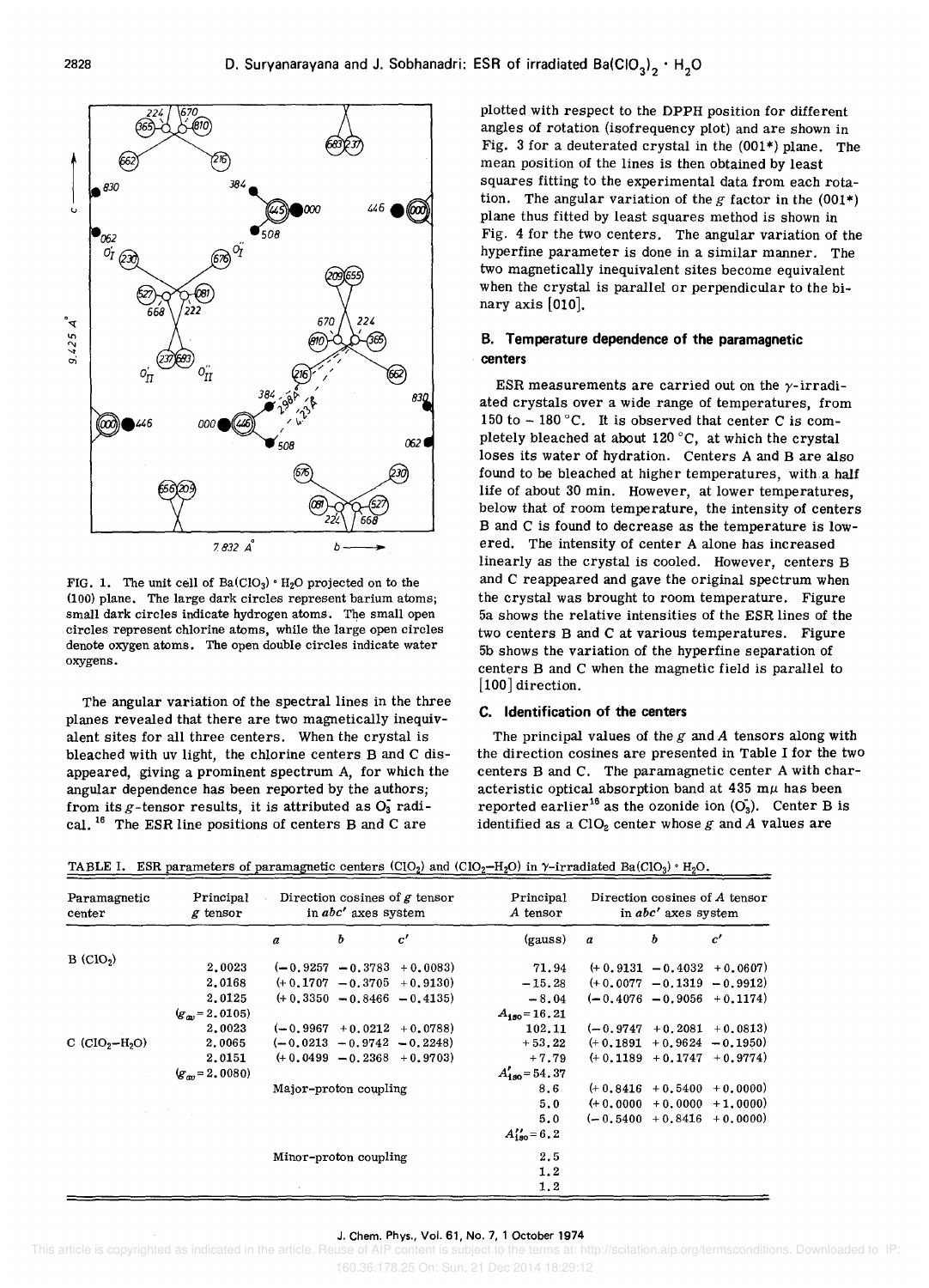

FIG. 2. ESR spectra of  $\gamma$ -irradiated (a) Ba(ClO<sub>3</sub>)<sub>2</sub> · H<sub>2</sub>O and (b) Be(ClO<sub>3</sub>)<sub>2</sub> · D<sub>2</sub>O. The positions of the lines of A, B, and C centers are indicated at the top of the figure. D is an unidentified chlorine center.

similar to those reported by Fayet *et al.* <sup>10</sup> and those found in other chlorates and perchlorates by earlier investigators.<sup>7,9</sup> The optical absorption studies by the authors<sup>17</sup> have revealed a strong band, at 350 m $\mu$ , characteristic of ClO<sub>2</sub>. The paramagnetic center C has not been fully analyzed earlier, and its *g* and *A* tensor results show that it is probably the radical complex  $(CIO<sub>2</sub>$ . H20). Since the results on radical A have been reported earlier, details regarding the two centers B and C are discussed further.

The  $ClO<sub>2</sub>$  center has  $C<sub>2v</sub>$  symmetry and is isoelectronic with  $\overline{O_3}$ . The axes system is chosen such that the two-

fold axis corresponds to the principal *Z* axis. The *Y*  axis is parallel to the 0-0 direction, and the *X* axis is perpendicular to the molecular plane. The maximum principal value of the *g* tensor  $(g_{yy})$  lies along the O-O. direction, and the minimum value  $(g_{xx})$  lies perpendicular to the  $ClO<sub>2</sub>$  plane. The experimental direction cosines of  $g_{yy}(CIO_2$  site I) given in Table I (80°, 68°, 24°) are in good agreement with the calculated direction cosines of  $O'_1-O'_{11}$  vector (Fig. 1), forming angles (84°, 67°, 23°) with the crystal axes. The  $g_{xx}$  and  $g_{zz}$  directions agree in a similar manner. Similarly, the *gyy* direction for the second site of  $CIO<sub>2</sub>$  (not presented in Ta-

TABLE II. Possible forms of the hyperfine tensor for  $\text{(CIO}_2-\text{H}_2\text{O})$ , together with the breakdown into isotropic and anisotropic contributions.

|           | Trial     | Trial<br>п | Trial<br>пι | Trial<br>īV | Trial<br>v | Trial<br>vı | Trial<br>VII | Trial<br>vm |
|-----------|-----------|------------|-------------|-------------|------------|-------------|--------------|-------------|
| $a_{11}$  | $+102.11$ | $-102.11$  | $-102.11$   | $+102.11$   | $-102.11$  | $+102.11$   | $+102.11$    | $-102.11$   |
| $a_{22}$  | $+53.22$  | $-53.22$   | $+53.22$    | $-53.22$    | $-53.22$   | $-53.22$    | $-53.22$     | $+53.22$    |
| $a_{33}$  | $+7.79$   | $-7.79$    | $+7.79$     | $-7.79$     | $+7.79$    | $+7.79$     | $-7.79$      | $-7.79$     |
| $a_{180}$ | $+54.37$  | $-54.37$   | $-13.7$     | $+49.18$    | $-49.18$   | $+18.89$    | $+13.7$      | $-18.89$    |
| $b_{11}$  | $+47.74$  | $-47.74$   | $-88.41$    | $+52.93$    | $-52.93$   | $+83.22$    | $+88.41$     | $-83.22$    |
| $b_{22}$  | $-1.15$   | $+1.15$    | $+66.92$    | $+4.04$     | $-4.04$    | $-72.11$    | $-66.92$     | $+72.11$    |
| $b_{33}$  | $-46.58$  | $+46.58$   | $+21.49$    | $-56.97$    | $+56.97$   | $-11.10$    | $-21.49$     | $+11.10$    |

#### J. Chern. Phys., Vol. 61, No.7, 1 October 1974

 This article is copyrighted as indicated in the article. Reuse of AIP content is subject to the terms at: http://scitation.aip.org/termsconditions. Downloaded to IP: 160.36.178.25 On: Sun, 21 Dec 2014 18:29:12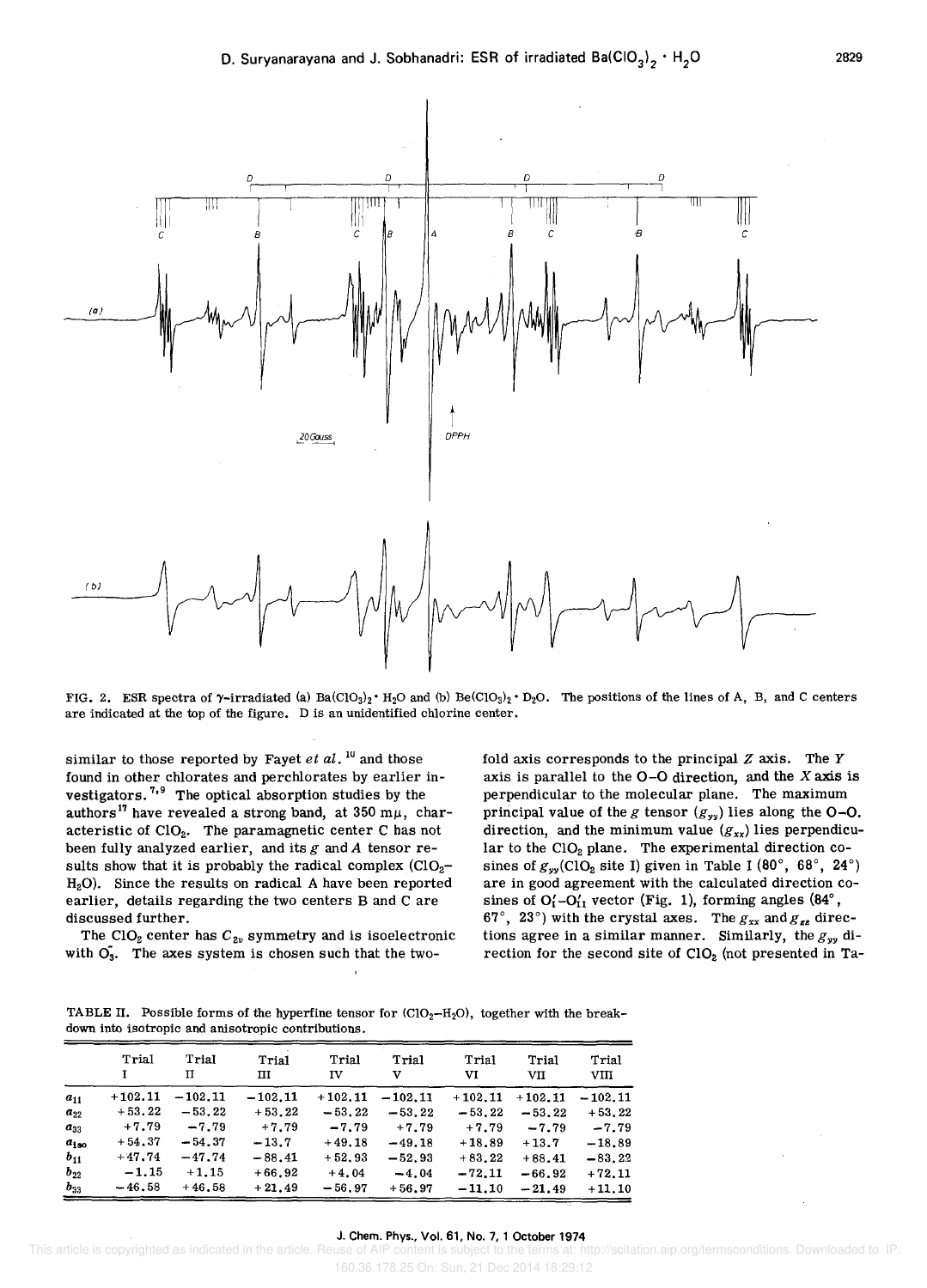

FIG. 3. Positions of experimental ESR lines for <sup>35</sup>Cl components of the B and C center of deuterated crystal in (001\*) plane. Angular dependence of the lines is shown taking DPPH line as center. The lines with open circles correspond to center C. The dashed lines with dark circles correspond to center B.

ble I) is coinciding with the direction of  $O'_I' - O'_{II}$  vector (Fig. 1). It is interesting that the symmetry of the experimental results show that  $CIO<sub>3</sub>$  always lose a particular oxygen to give rise to the two inequivalent sites. It should be mentioned that the  $ClO<sub>3</sub>$  group in barium chlorate is not completely symmetric, having the 0-0 distances 2.385, 2.384, and 2.363  $\AA$ . <sup>12</sup> In KClO<sub>3</sub>, similar

conclusions were drawn.  $9,18$  The crystal structure (Fig. 1) suggests eight such possible  $CIO<sub>2</sub>$  sites obtainable from the eight chlorate groups of the unit cell. However, four pairs can be made by suitable glide operation and they can be further reduced to two by pairwise inversion. The two possible ClO<sub>2</sub> sites are inclined  $90^\circ$ with respect to each other.



FIG. 4. The variation of *g* with angle  $\theta$  for the mean position of the lines of groups  $B$  and  $C$  in  $(001^*)$  plane, fitted with least squares. The open circles are for center Band the triangles are for center C. The solid line represents theoretical lines.

#### J. Chern. Phys., Vol. 61, No.7, 1 October 1974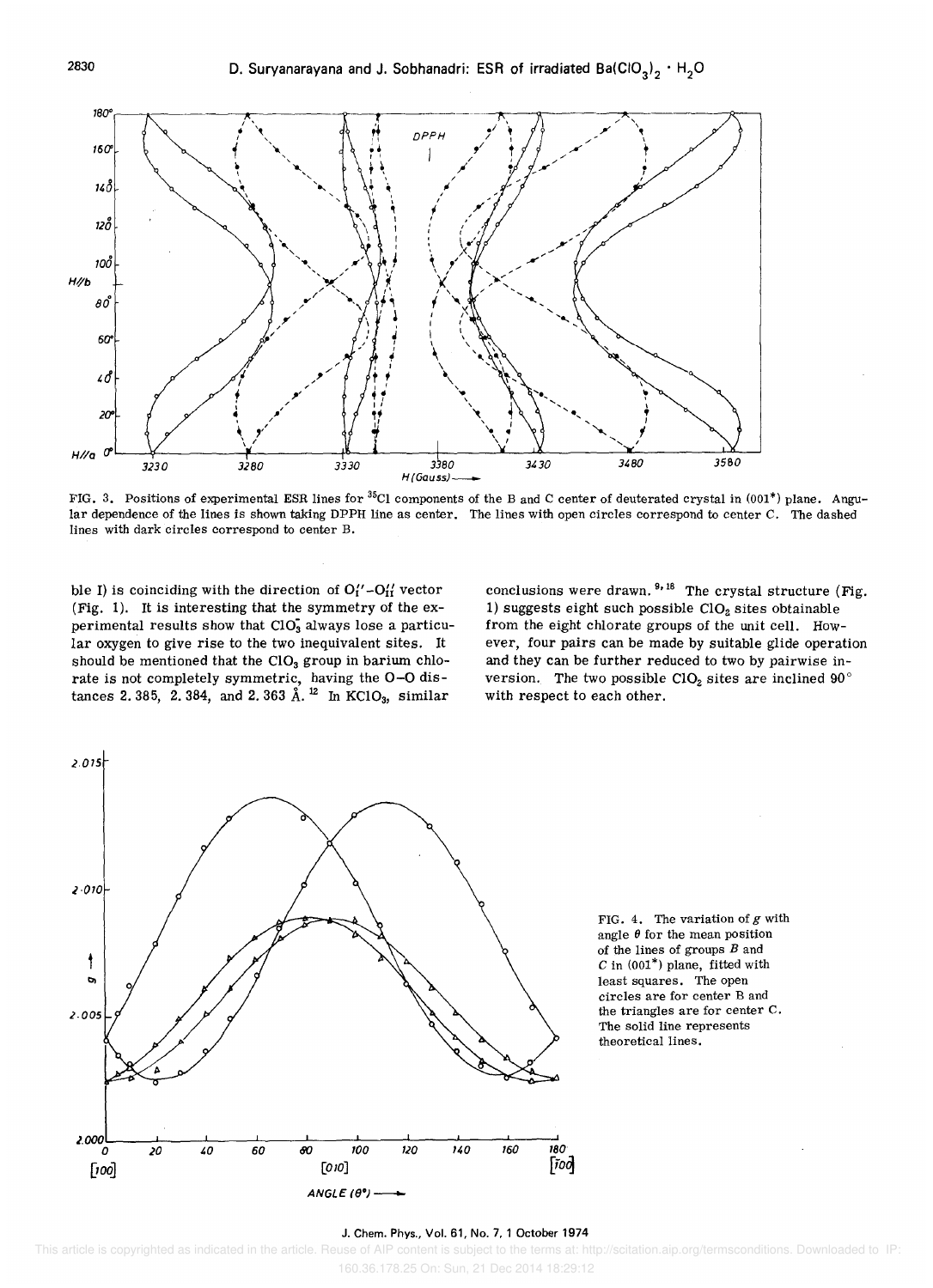

The assignment of proper sign to the components of the hyperfine tensor of center  $B(CIO<sub>2</sub>)$  is done on the basis of earlier results.<sup>9</sup> The signs of the components of the hyperfine tensor for center C are not known. Hence, the principal values of the hyperfine tensor are assigned with all possible sign combinations, and the corresponding isotropic and anisotropic parts are shown in Table II. The principal hyperfine coupling constant  $a_{xx}$  would be positive, as for ClO<sub>2</sub>, since the magnitude of  $g_{xx}$  suggests that the unpaired electron is largely confined to  $p_x$  orbital. This reduces it to four possible choices to be considered from Table II. It is assumed that the isotropic term will be positive and that the dipolar term will be approximately axial and of the form  $(2B, -B,$  $-B$ ). Assuming all components to be positive, the principal values of the hyperfine tensor are 102. 11, 53. 22, and 7.79 G, with 54.37 G as the isotropic hyperfine interaction.





FIG. 5. (a) Plot of the relative intensity of Centers Band C with respect to their intensity at room temperature for various temperatures. Circles for center B and triangles for center C. (b) The temperature dependence of hyperfine splitting of centers Band C.

-50 *a* <sup>50</sup> TEMPERATURE 'c lal

8

TY (AR BITRARY)

**INTENSI** 

RELATIVE Ź

100 150

300

g | 110<br>'S | 110

SPLITIN<br>
9<br>
9 80

ር |<br>#<sup>2</sup><br># 70

 $\frac{\Delta}{100}$ 

#### D. Characteristic features of center C

-300 -200 -100 *a* 100 200 TEMPERATURE 'c Ibl

-200 -150 *-100* 

**AZ+4-**

The nature of the ESR spectrum of this center suggests that it must be a chlorine center. Optical absorption studies have revealed that the primary product of radiolysis, viz., ClO<sub>3</sub>, is present in the crystal as diamagnetic dime $r^{17}$  Cl<sub>2</sub>O<sub>6</sub> with an absorption band at 515  $m\mu$ . Further CIO<sub>3</sub> has  $C_{3\nu}$  symmetry and is expected to have very little anisotropy. In the present case, center C has a large anisotropy with the  $g_{av} = 2.008$  close to that of ClO<sub>2</sub>. Furthermore, the temperature variation of the relative intensity of centers B and C suggest that they may be of the same origin. When center C disappears after dehydration (at 120°C), only centers A and B remain. Hence, it is suggested that this center is the paramagnetic complex  $\left(\text{ClO}_2\text{--}\text{H}_2\text{O}\right)$  formed such that the unpaired electron on the chlorine is having superhyperfine interaction with two protons of the water of crystallization. However, it is interesting that only some of the  $ClO<sub>2</sub>$  interacts with H<sub>2</sub>O although each  $ClO<sub>2</sub>$  has a similarly located water molecule near it. The direction cosines of center C (Table I) suggest that considerable "rearrangement" of the atoms in this radical complex might have taken place, so that the molecular axes lie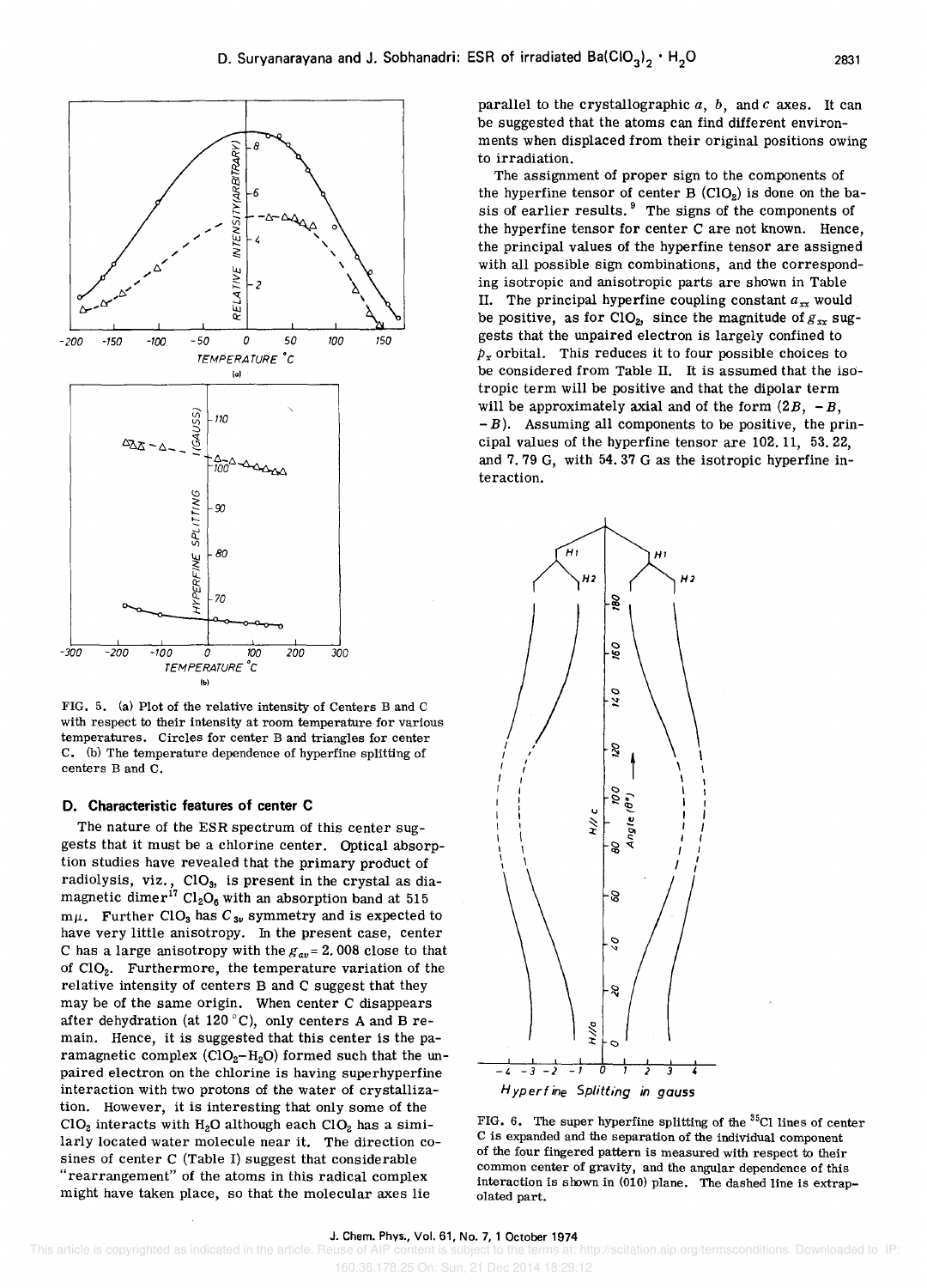#### **E. Proton interaction**

The observed spectrum of the chlorine center C can be explained by assuming superhyperfine interaction (SHF) with two nonequivalent protons. This (SHF) splitting also has considerable anisotropy, and the angular dependence of the proton splitting in the (010) plane is shown in Fig. 6. This is characterized by a major and a minor proton interaction, respectively. The major proton coupling in (OlO) plane bas its maximum value (8 G) when the magnetic field is along the [001\*] direction; minor proton coupling is maximum (2. 5 G) along [100] and minimum (1 G) along the [001\*] direction. A similar study is made on the other two planes, and the principal values of the major proton coupling are obtained as (8.6, 5.0, and 5.0 G), with an isotropic part of 6.2 G and anisotropic part of  $(2, 4, -1, 2, \text{ and } -1, 2)$ G). The principal values of the minor proton coupling are (2. 5, 1. 2, and 1. 2 G).

The two protons, coupled to the unpaired spin of  $ClO<sub>2</sub>$ in the complex (ClO<sub>2</sub>-H<sub>2</sub>O), are at distances 2.98 Å and 4. 23 A from the chlorine atom, as calculated from the crystal structure data. $^{12}$  Since the proton coupling is mainly dipolar in nature, the maximum splitting  $(AH)$  is proportional to  $\langle r^{-3} \rangle$ , where r is the distance between the chlorine and the particular proton. The ratio of the maximum splitting due to the two protons must be in the ratio of  $(r_1/r_2)^3$  =  $(2.98/4.23)^3$  = 0.35, which agrees well with the experimental value of  $\Delta H_2 / \Delta H_1 = 0$ . 30. Furthermore, the calculated values of the magnitudes of the hyperfine interaction between the chlorine and the protons also agree with the experimental observation.

#### **III. DISCUSSION**

The spectra for center C in the absence of quadrupolar effects can be interpreted using the spin Hamiltonian

$$
\mathcal{H} = \beta (g_{xx} H_x S_x + g_{yy} H_y S_y + g_{zz} H_z S_z) + A_{xx} I_x S_x + A_{yy} I_y S_y
$$
  
+  $A_{zz} I_z S_z + A' I'_z S_z + B' (I'_x S_x + I'_y S_y) + A'' I''_z S_z$   
+  $B'' (I''_x S_x + I''_y S_y) + g_{yy} \beta_y I - g'_{yy} \beta_y I' - g''_{yy} \beta''_{tt} I''$ ,

where the nonprimed hyperfine and nuclear Zeeman components refer to the  $^{35}$ Cl interaction, single primed ones to the major proton  $(I' = \frac{1}{2})$ , and doubly primed ones to the minor proton  $(I'' = \frac{1}{2})$ . The other parameters have their usual meaning. For ClO<sub>2</sub>, using Walsh's <sup>19</sup> notation for a 19-electron molecule, the odd electron occupies a  $2b_1$  molecular orbital which has the form

$$
|2b_1\rangle = -C_1(3p_n^{C1}) + C_2(2p_n^{O_I} + 2p_n^{O_{II}})/\sqrt{2}
$$

Using the value of the isotropic coupling of 35CI due to 3s-atomic orbital (1680 G),  $20$  the observed isotropic coupling of 16.21 G for center B (ClO<sub>2</sub>) gives an s-character of about  $1\%$ . The anisotropic part of center B is  $(55.73,$  $-31.49$ , and  $-24.25$  G), which can be separated into an axially symmetric dipolar tensor  $(58.14, -29.07, )$  and  $-$  29.07 G) due to chlorine 3P-orbital, the remaining part  $(-2.41, -2.41, \text{ and } 4.82 \text{ G})$  denoting the deviation from axial symmetry. Using the anisotropic coupling

constant (i.e.,  $2B = 100 \text{ G}^{21}$  for <sup>35</sup>Cl, the unpaired spin density on the chlorine  $3P$ -orbital is obtained as 58.1%. This leads to a spin density of about  $18\%$  on each oxygen atom by difference. These molecular parameters of  $ClO<sub>2</sub>(B)$  are in good agreement with those reported for  $ClO<sub>2</sub>$  in other systems.  $9$ 

For center C (ClO<sub>2</sub>-H<sub>2</sub>O), it is not appropriate to decompose the anisotropic part in the same manner as for CI0<sup>2</sup> , since the form of the tensor representing the deviation from axial symmetry is not uniquely known. From the projection diagram given in Fig. 1, it can be seen that there is hydrogen bonding<sup>12</sup> to one of the oxygens (216) of  $ClO<sub>2</sub>$  in the center ( $ClO<sub>2</sub>-H<sub>2</sub>O$ ). This would also considerably modify the contribution from the oxygen  $2p$  orbitals to the total unpaired spin density. Further, efforts are needed to give a quantitative analysis of the hyperfine tensor of the complex  $(ClO_2-H_2O)$ .

#### **IV. CONCLUSIONS**

ESR studies of x and  $\gamma$ -irradiated Ba(ClO<sub>3</sub>)<sub>2</sub>H<sub>2</sub>O have revealed three main centers A, B, and C, which are trapped at two distinct sites:

(1) Center A is identified as  $O_3$  with  $g_{av} = 2.0087$  giving an absorption band at 435 m $\mu$ .

(2) Center B is identified as  $ClO<sub>2</sub>$ , with the absorption maximum at 350 m $\mu$ . The *g* and *A* values agree well with those reported in other systems. The direction cosines are in good agreement with the crystal structure data.

(3) The unpaired electron of chlorine center C is interacting with the two protons that are at distances 2. 98 Å and 4.23 Å, respectively. The large anisotropy of the *g* and *A* values, together with the similarity of its behavior with that of ClO<sub>2</sub>, suggest that this can be the  $(CIO<sub>2</sub>-H<sub>2</sub>O)$  center.

# **ACKNOWLEDGMENTS**

The authors wish to thank Dr. S. Subramanian for many useful discussions and Dr. A. R. Reddy, Health Physics Division, INMAS, New Delhi for providing the  $\gamma$ -irradiation facilities. Thanks are also due to Professor C. Ramasastry for his interest in this work and to the C. S. I. R., New Delhi, for financial assistance.

- <sup>2</sup>O. Vinther, J. Chem. Phys. 57, 183 (1972).
- $3$ T. E. Hasty, W. B. Ard, and W. G. Moulton, Phys. Rev. 116, 1459 (1959).
- $^{4}$ J. R. Morton, J. Chem. Phys. 45, 1800 (1966).
- <sup>5</sup>R. S. Eachus and M. C. R. Symons, J. Chem. Soc. A 1968, 2433.
- $6J.$  R. Byberg and S. J. K. Jensen, J. Chem. Phys. 52, 5902 (1970).

 ${}^{7}$ J. R. Byberg, S. J. K. Jensen, and L. T. Muus, J. Chem. Phys. 46, 131 (1967).

<sup>&</sup>lt;sup>1</sup>F. T. Gamble, J. Chem. Phys. 42, 3542 (1965).